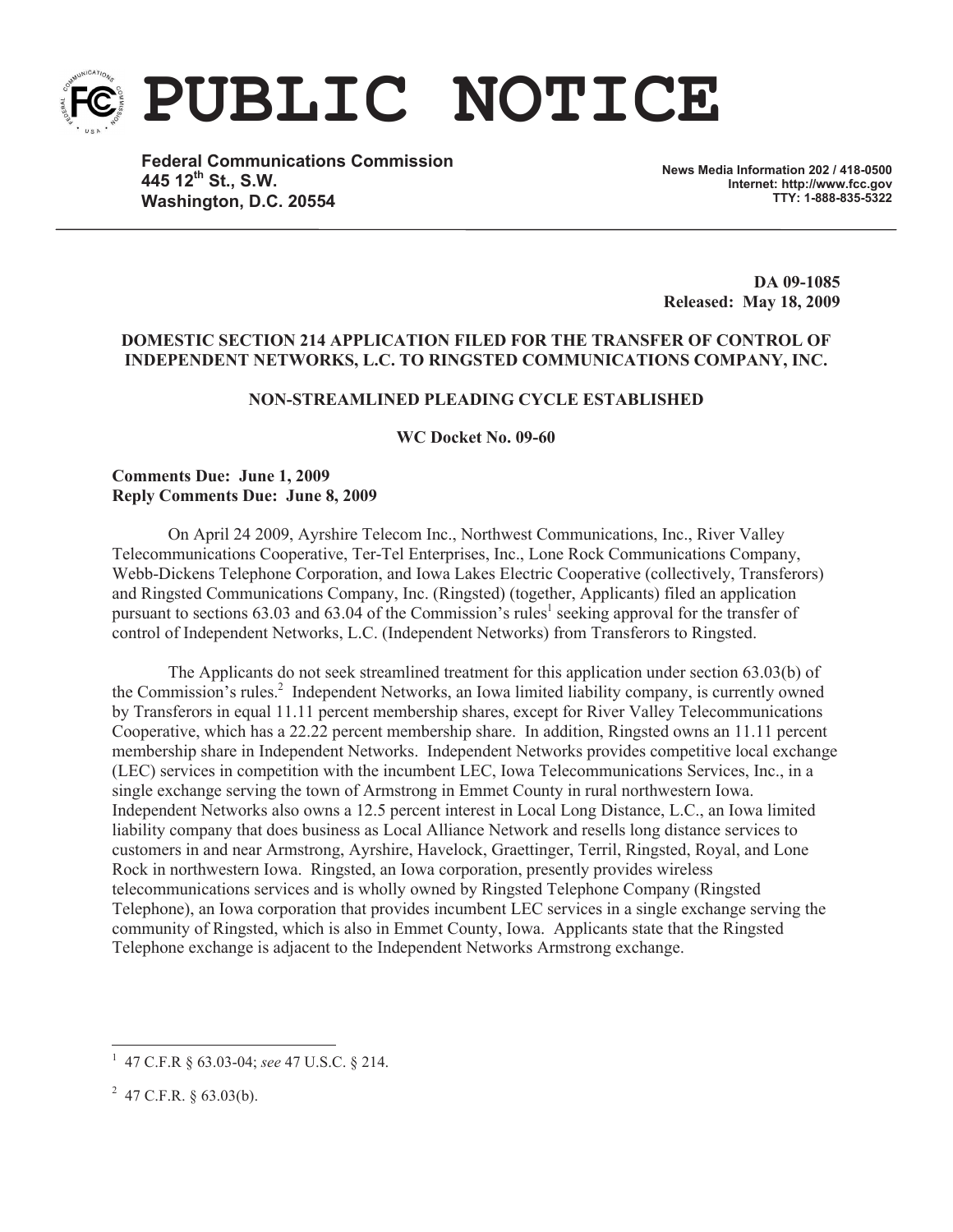The Transferors, all Iowa corporations, are incumbent LECs that serve rural portions of northwestern Iowa. Applicants state that no individual or entity owns 10 percent or more of the voting or equity interests of the Transferors.<sup>3</sup>

Ringsted Telephone Company has approximately 360 stockholders, all of whom are U.S. citizens. Applicants state that no individual or entity owns or controls more than three percent of the equity or voting interests of Ringsted Telephone. Ringsted also owns a 12.5 percent interest in Local Long Distance, L.C., and, after taking control of Independent Networks, will hold a non-controlling 25 percent interest in the long distance company.<sup>4</sup>

Pursuant to the terms of the proposed transaction, Ringsted will own 100 percent of the member interests of Independent Networks, and Independent Networks will be a wholly-owned subsidiary of Ringsted.

Applicants assert that a grant of the application will serve the public interest, convenience, and necessity because the proposed transaction will ensure that the existing and prospective rural Iowa customers of Independent Networks will continue to have access to an established, competing provider of high-quality, state-of-the-art services at affordable rates.

# **GENERAL INFORMATION**

The transfer of control identified herein has been found, upon initial review, to be acceptable for filing as a non-streamlined application. The Commission reserves the right to return any transfer of control application if, upon further examination, it is determined to be defective and not in conformance with the Commission's rules and policies. Pursuant to section 63.03(a) of the Commission's rules, 47 CFR § 63.03(a), interested parties may file comments **on or before June 1, 2009** and reply comments **on or before June 8, 2009**. Comments may be filed using: (1) the Commission's Electronic Comment Filing System (ECFS), (2) the Federal Government's e-Rulemaking Portal, or (3) by filing paper copies. *See Electronic Filing of Documents in Rulemaking Proceedings*, 63 FR 24121 (1998).

- Electronic Filers: Comments may be filed electronically using the Internet by accessing the ECFS: http://www.fcc.gov/cgb/ecfs/ or the Federal e-Rulemaking Portal: http://www.regulations.gov. Filers should follow the instructions provided on the website for submitting comments.
- For ECFS filers, if multiple docket or rulemaking numbers appear in the caption of this proceeding, filers must transmit one electronic copy of the comments for each docket or rulemaking number referenced in the caption. In completing the transmittal screen, filers should include their full name, U.S. Postal Service mailing address, and the applicable docket or rulemaking number. Parties may also submit an electronic comment by Internet e-mail. To get filing instructions, filers should send an e-mail to ecfs@fcc.gov, and include the following words in the body of the message, "get form." A sample form and directions will be sent in response.

<sup>&</sup>lt;sup>3</sup> Applicants state that Independent Networks has an 11.11 percent ownership interest in Northern Iowa Communications Partners, L.L.C. that operates a tandem soft switch in Spencer, Iowa, and a 7.14 percent interest in Lakes Area Wireless, L.C. that provides wireless service in Emmet and Dickinson Counties in northwestern Iowa.

 $<sup>4</sup>$  Applicants state that Ringsted also has an 11.11 percent ownership interest in Northern Iowa</sup> Communications Partners, L.L.C. and a 12.5 percent interest in Northwest Communications Network that provides fiber transport services in Kossuth, Palo Alto, and Clay Counties in Iowa.